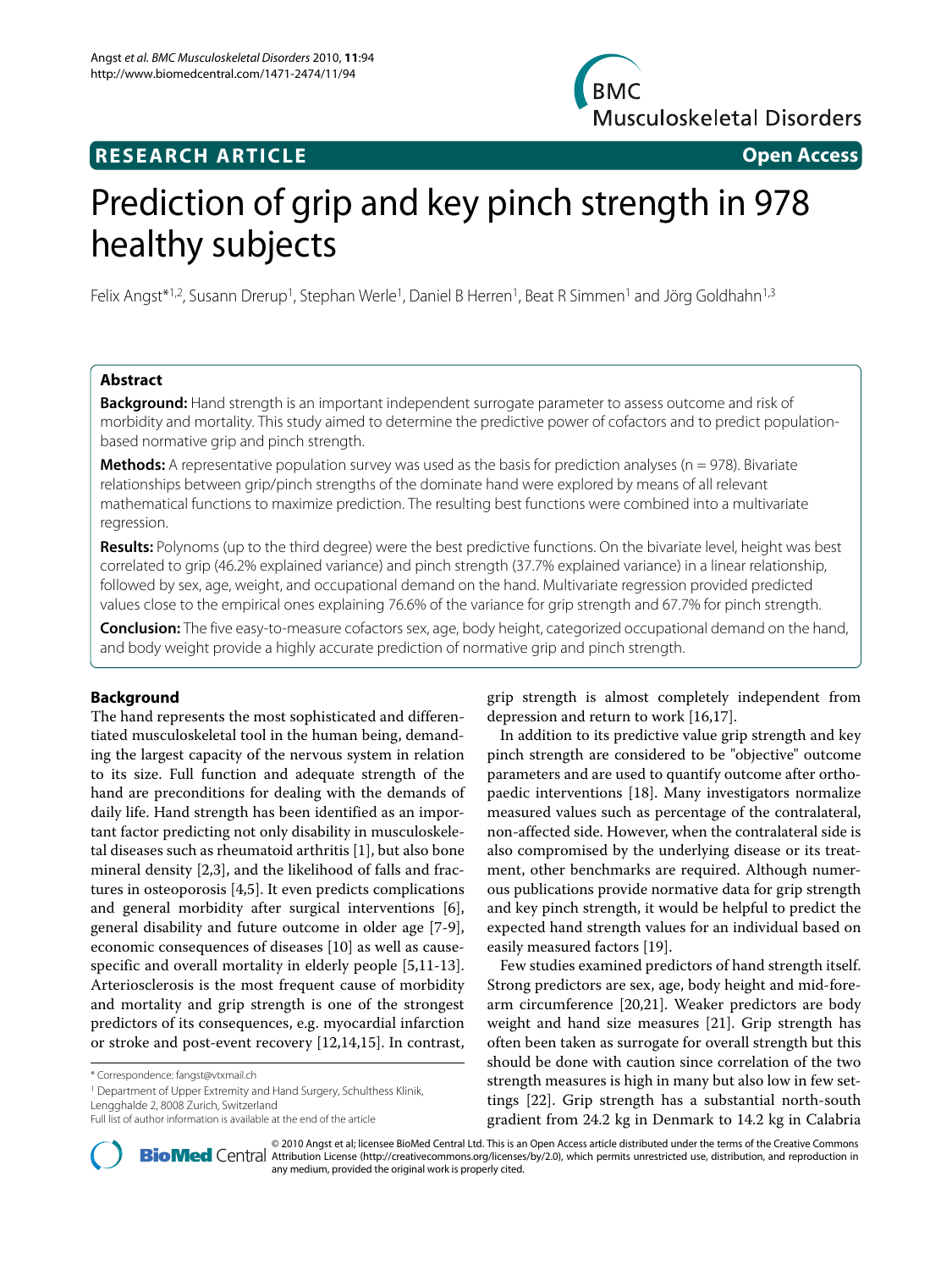in men [[23,](#page-5-21)[24\]](#page-5-22). Age-and gender-specific grip and key pinch strengths have recently been evaluated in a large population-based field study in Switzerland [\[25](#page-5-23)]. We used the data from that study to determine the predictive impact of various cofactors.

This study aimed to quantify the predictive power of easily assessable demographic and/or anatomical factors such as sex, age, occupational demands on the hand, body height, and body weight on grip and pinch strength. The second aim was to predict grip and pinch strength by a regression model of these factors.

# **Methods**

# **Data collection**

Subjects were selected at convenience at shopping centres, malls, secondary schools, senior sports groups, and senior residences (to find also immobile persons) in the German speaking part of Switzerland "to realize a random approach" [\[25](#page-5-23)]. Approval for the data collection of that study was obtained from the local ethics committee [[25\]](#page-5-23). Each person had to undergo grip strength testing using a Jamar dynamometer and key pinch testing using a pinch gauge. Grip and pinch testing was performed in a standardized way according to the recommendations of the American Society of Hand Therapists as described in detail in [[25\]](#page-5-23). Especially, the Jamar dynamometer was calibrated before the first measurement and was applied in the second handle position.

The average of three measurements per person was recorded and entered into a database together with the assessment of cofactors that had been identified as confounders in the clinical literature. They were: sex, age, body height, body weight, and demands on the hand due to occupational activity (classified into six categories: beyond sedentary, sedentary, light, medium, heavy, very heavy) as set out in the directory of occupational titles [[26\]](#page-5-24). Dominant handedness was also determined by a standardized questionnaire [\[25](#page-5-23)].

All to the present analysis underlying data are described in detail in the descriptive original report [\[25](#page-5-23)]. In 2006 and 2007, data were obtained for 1023 persons. 4.4% were classified as ambidextrous and excluded from the analysis. The remaining 978 persons provided the data for the grip and pinch strength tables of the population survey and for the present study. There were 496 men and 482 women, of whom 88.3% were right-handed. The dominant hand was the right hand for 87.8% of the men and 88.8% of the women. Age ranged between 18 and 96 years and was classified into 5-year groups. Strength data were determined by  $n = 28$  to 46 male subjects and n = 26 to 42 female subjects within the sex and age-group strata. Body height was on average 175.1 cm (standard deviation 7.1 cm) for men and 163.7 cm (6.7 cm) for women. The corresponding values for body

weight were 78.0 kg (11.8 kg) for men and 64.1 kg (12.3 kg) for women. Frequency data within the occupational levels were as follows: beyond sedentary work: men 10.9% / women 10.1%, sedentary work: 48.1% / 41.4%, light work: 15.7% / 21.7%, medium work: 20.3% / 26.2%, heavy work: 5.0% / 0.6%, very heavy work: 0.0% / 0.0%. Detailed means and standard deviations of grip and pinch strength stratified by sex and 5-year age groups are shown in table 1, an extract of the tables of the original report.

# **Analysis**

Grip and pinch strength in kg were predicted as independent variables for the dominant hand. First, bivariate curve adaptations were calculated using linear, quadratic, cubic, inverse, composite (inverse and polynom together), exponential, logarithmic, logistic, and s-shaped function characteristics of the dependent variable to find the optimal curve adaptation for each single cofactor explaining maximal variance of the dependent strength variable. The body mass index,  $BMI = weight/height<sup>2</sup>$  was also taken into account by height and weight and by modeling all possibilities of linear, quadratic and inverse terms. In principle, every bivariate characteristic can be approximated by a polynom,  $y = a_0 + a_1x + a_2x^2 + ... + a_nx^n$ , the higher the degree n the more precise the approximation [[27\]](#page-5-25).

In a second step, all single optimal functions were combined together into a stepwise multivariate multifunctional regression to maximize explained variance. Regression coefficients, level of significance for predictive power, bivariate and partial correlations were determined. Addition and omission of one regression term had to significantly change the r square (=explained variance) of the regression model for stepwise inclusion as being tested by the F-test [[28,](#page-5-26)[29\]](#page-5-27). All possible order of the variables were tested in adding / omitting to find the optimal model.

The coding was  $0 = f$ ,  $1 = m$  for sex, age in years, height in cm, weight in kg,  $0 =$  beyond sedentary,  $1 =$  sedentary,  $2 =$  light,  $3 =$  medium,  $4 =$  heavy,  $5 =$  very heavy for the variable of occupational demands. All analyses were performed using the statistical software package SPSS 17.0 for Windows<sup>®</sup> (SPSS Inc., Chicago, IL, USA).

# **Results**

#### **Grip strength**

The results of the bivariate and the mulivariate regressions of the cofactors with grip strength are shown in Table [2](#page-2-0). All optimal models were polynoms, i.e. other functions like inverse or logarithmic did not explain more variance and did not predict grip strength better than a polynom. The optimal polynom was linear (i.e. grip strength =  $a_0 + a_1$ covariate) for sex, age, and height, qua-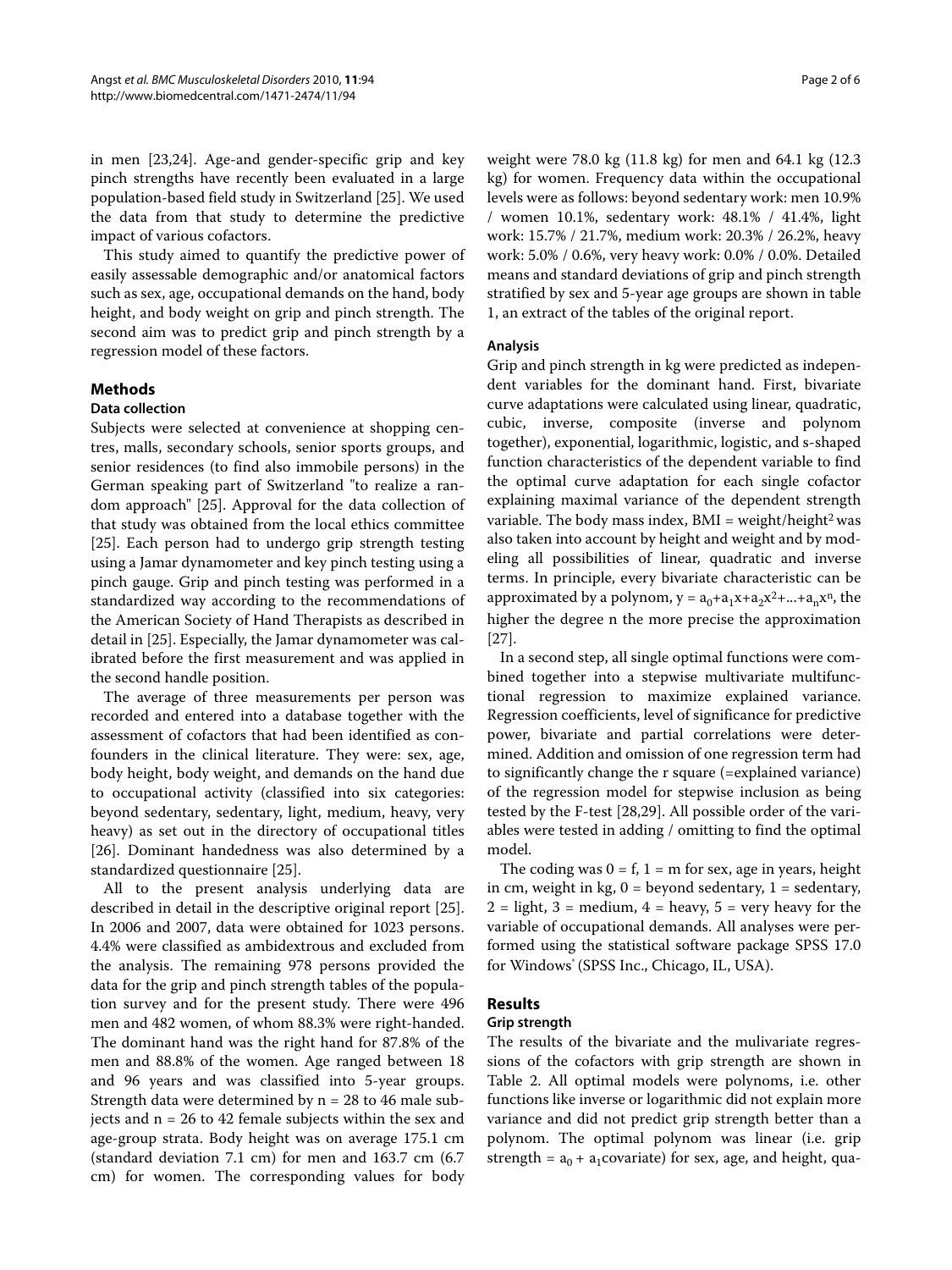| Age       | Grip |     | Pinch |     |      |     |     |     |  |
|-----------|------|-----|-------|-----|------|-----|-----|-----|--|
|           | M    |     | F     |     | M    |     | F   |     |  |
|           | m    | s   | m     | s   | m    | s   | m   | s   |  |
| $18-19$   | 51.2 | 6.6 | 32.0  | 4.8 | 9.5  | 1.8 | 6.9 | 1.2 |  |
| $20 - 24$ | 53.9 | 8.7 | 33.4  | 5.4 | 9.8  | 1.4 | 6.5 | 1.3 |  |
| 25-29     | 53.0 | 7.5 | 34.3  | 5.7 | 10.1 | 1.4 | 6.8 | 0.9 |  |
| 30-34     | 55.0 | 7.1 | 33.8  | 5.9 | 9.9  | 1.5 | 6.9 | 1.2 |  |
| 35-39     | 55.9 | 7.9 | 35.8  | 6.7 | 10.4 | 1.5 | 7.1 | 1.4 |  |
| 40-44     | 54.2 | 8.1 | 36.0  | 6.0 | 10.3 | 1.5 | 7.2 | 1.0 |  |
| 45-49     | 51.8 | 8.3 | 34.1  | 5.3 | 9.8  | 1.7 | 7.1 | 1.3 |  |
| 50-54     | 50.8 | 9.1 | 33.7  | 4.5 | 9.7  | 1.5 | 6.9 | 10  |  |
| 55-59     | 53.6 | 8.6 | 31.9  | 4.9 | 10.3 | 1.5 | 6.8 | 1.4 |  |
| 60-64     | 47.9 | 6.4 | 28.7  | 5.5 | 9.8  | 1.5 | 6.7 | 1.4 |  |
| 65-69     | 43.0 | 6.8 | 29.5  | 3.6 | 8.7  | 1.5 | 6.3 | 1.1 |  |
| 70-74     | 41.7 | 8.9 | 26.4  | 6.8 | 8.3  | 1.9 | 5.7 | 1.6 |  |
| 75-79     | 36.8 | 9.7 | 25.0  | 4.5 | 8.2  | 2.4 | 5.1 | 1.2 |  |
| 80-84     | 30.7 | 9.1 | 19.2  | 5.2 | 6.4  | 2.1 | 4.3 | 1.3 |  |
| ≥85       | 22.4 | 6.2 | 16.9  | 4.8 | 5.4  | 1.8 | 3.1 | 1.3 |  |

# <span id="page-2-1"></span>**Table 1: Descriptive data of normal grip and pinch strength (kg), dominant hand (n = 978)**

Age in years.  $n =$  number of subjects.  $M =$  male,  $F =$  female.  $m =$  arithmetic mean,  $s =$  standard deviation.

dratic ( $a_0 + a_1$ covariate +  $a_2$ covariate<sup>2</sup>) for age and weight, and cubic for occupational demand  $(a_0 + a_1$ covariate + a<sub>2</sub>covariate<sup>2</sup> + a<sub>3</sub>covariate<sup>3</sup>). Height (46.2% explained variance) had the highest bivariate predictive power, followed by sex, age, occupation and weight (see bivariate explained variance in Table 2).

All optimal bivariate model terms were combined to multivariate regression (Table 2). The multivariate partial correlation reflects the power of each covariate's term to

<span id="page-2-0"></span>

| Table 2: Bivariate relationship and multivariate regression data of normal grip strength dominant (multivariate explained |  |
|---------------------------------------------------------------------------------------------------------------------------|--|
| variance: 76.6%) (n = 978)                                                                                                |  |

| <b>Covariates</b>       | <b>Bivariate</b>         |                               | <b>Multivariate</b>           |                               |                           |                               |
|-------------------------|--------------------------|-------------------------------|-------------------------------|-------------------------------|---------------------------|-------------------------------|
|                         | Correlation4             | <b>Explained</b><br>variance5 | <b>Partial</b><br>correlation | <b>Explained</b><br>variance6 | Regression<br>coefficient | Coefficient's<br>significance |
| Constant                | $\overline{\phantom{a}}$ | ۰                             | ۰                             | ٠                             | $-28.148$                 | < 0.001                       |
| Sex <sup>1</sup>        | 0.635                    | 40.3%                         | 0.576                         | 33.2%                         | 12.500                    | < 0.001                       |
| Age <sup>1</sup>        | $-0.460$                 | 29.6%                         | 0.187                         | 3.5%                          | 0.372                     | < 0.001                       |
| Aqe <sup>2</sup>        | $-0.506$                 | $\overline{\phantom{a}}$      | $-0.263$                      | 6.9%                          | $-0.005$                  | < 0.001                       |
| Height <sup>1</sup>     | 0.680                    | 46.2%                         | 0.272                         | 7.4%                          | 0.304                     | < 0.001                       |
| Weight <sup>1</sup>     | 0.460                    | 21.7%                         | $-0.022$                      | $< 0.1\%$                     | $-0.083$                  | 0.502                         |
| Weight <sup>2</sup>     | 0.446                    | ٠.                            | 0.041                         | 0.2%                          | 0.001                     | 0.198                         |
| Occupation <sup>1</sup> | 0.377                    | 24.4%                         | 0.254                         | 6.5%                          | 12.293                    | < 0.001                       |
| Occupation <sup>2</sup> | 0.307                    | $\overline{\phantom{a}}$      | $-0.225$                      | 5.1%                          | $-5.865$                  | < 0.001                       |
| Occupation <sup>3</sup> | 0.284                    | ٠.                            | 0.200                         | 4.0%                          | 0.897                     | < 0.001                       |

<sup>1</sup> linear: coefficient times variable, <sup>2</sup> quadratic: coefficient times variable<sup>2</sup>, <sup>3</sup> cubic: coefficient times variable<sup>3</sup>, <sup>4</sup> Correlation between grip strength and the covariates, e.g. grip strength with age (linear relationship), <sup>5</sup> Explained variance of the optimal bivariate model (maximal explained variance) of grip strength with the covariates, e.g. grip strength =  $a_0 + a_1$ age +  $a_2$ age<sup>2</sup>. <sup>6</sup> Partial explained variance of the single regression terms within the optimal multivariate model (maximal explained variance).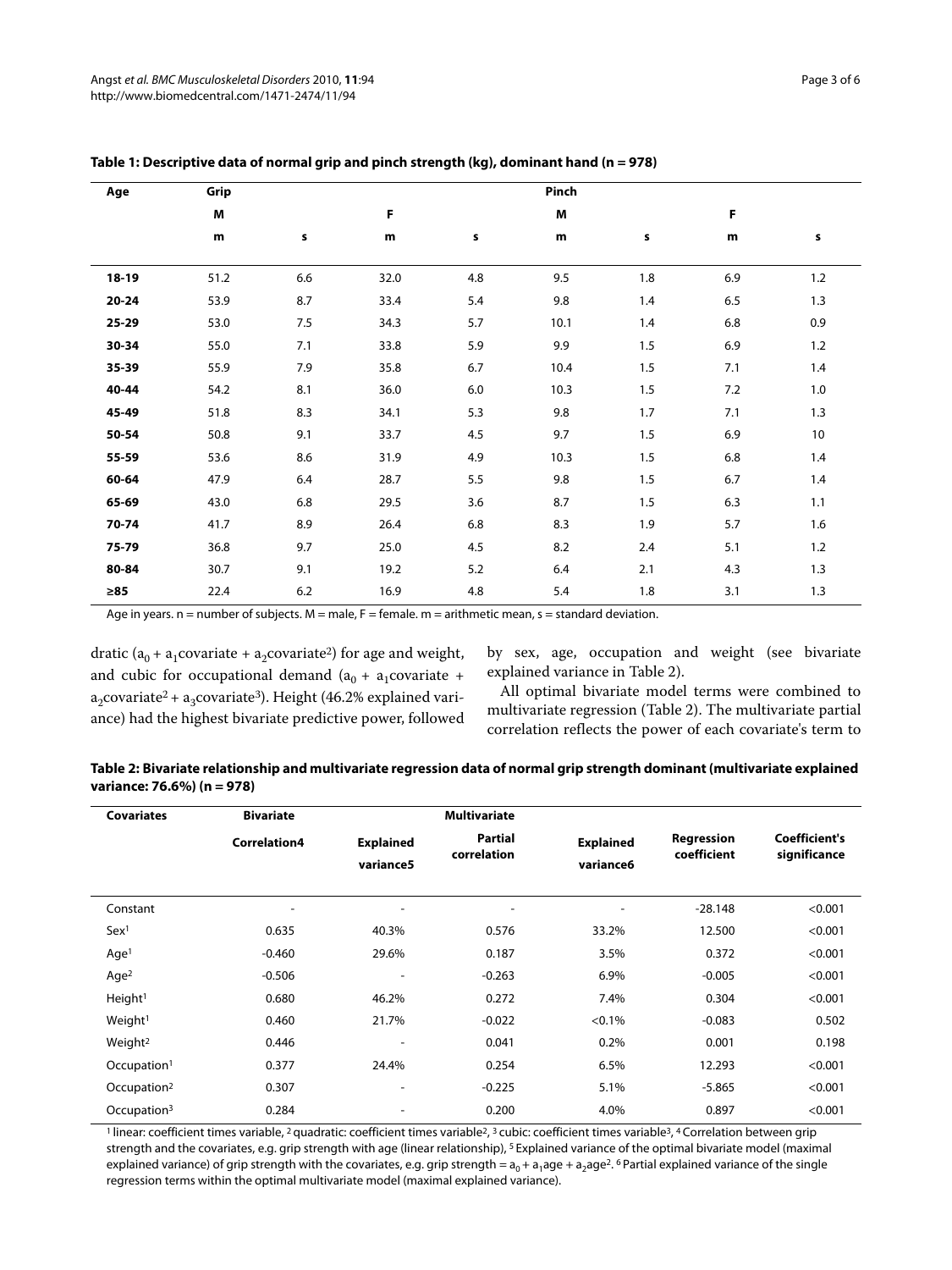predict grip strength. Sex was the strongest multivariate term and explained 33.2% of the variance of grip strength. All other terms were similarly predictive and substantially weaker, i.e. height explained only 7.4% of the variance in the multivariate model. Weight played no predictive role. This means that all other covariates explained the variance of weight in the multivariate model. Leaving weight out of the regression reduces the explained variance from 76.6% to 76.1%. Using the coefficients of the multivariate regression (second to last column of Table 2) now makes it possible to predict grip strength by using an equation:

Grip strength (kg) =  $-28.148 + 12.500$  sex + 0.372 age  $- 0.005$  age<sup>2</sup> + 0.304 height  $- 0.083$ weight + 0.001 weigth  $2 + 12.293$  occupation  $- 5.865$  occupation  $2 + 0.897$  occupation  $3.2$ 

For example, a 47-year old man 171 cm in height, weighing 72 kg and doing light work has an average grip strength of 50.3 kg in his dominant hand. The table of empirical values gives 51.8 kg, resulting in an error of 2.9% [[25\]](#page-5-23). If weight is excluded from the regression analysis, the result will be 51.1 kg. The nondominant hand has an empirical value of 50.0 kg [\[25\]](#page-5-23).

#### **Pinch strength**

The optimal bivariate models were the same as those for grip strength, i.e. they were all polynoms: linear for sex and height, quadratic for age and weight, and cubic for occupation. The results of the bivariate and the mulivariate regressions of the cofactors for pinch strength are shown in Table 3. The predictive power was highest for height (37.7% explained variance), followed by sex, age, weight, and occupation for the bivariate models.

The multivariate regression revealed sex to be the most predictive variable (24.2% explained variance) whereas all other covariates were of limited predictive power, especially weight. The regression equation is (Table 3):

Pinch strength (kg) =  $-2.637 + 2.138$  sex + 0.079 age  $- 0.001$  age <sup>2</sup> + 0.034 height + 0.007 weight +0.001 weight  $2 + 2.641$  occupation  $- 1.282$  occupation  $2 + 0.195$  occupation  $3$ .

For the subject described above, this results in an expected dominant pinch strength of 11.1 kg. The measured value of 9.8 kg corresponds to an error of 13.3% for the dominant hand. 9.2 kg are reported for the nondominant hand [[25](#page-5-23)]. Leaving weight out of the analysis would result in 8.5 kg.

# **Discussion**

We quantified the predictive impact and predicted normative dominant grip and pinch strength by sex, age, body height and weight, and occupational demands on the hand based on a representative population survey [[25\]](#page-5-23). The overall predictive power of these cofactors combined was very high - higher for grip than pinch strength

(76.6% versus 67.7% multivariate explained variance). This was consistently true for the predictive power of the covariates in the bivariate and multivariate relationships.

The square roots of the explained variances mean that the data of the multivariate regression correlate to the empirically measured ones with values of 0.88 for grip strength and 0.82 for pinch strength [[29\]](#page-5-27). For both strength parameters, polynominal equations were the best predictive functions with a maximal degree of 3 (for occupation). In the bivariate functions, height was the best and weight the worst predictor. In the multivariate approximation, sex was the most important predictor, and weight had virtually no predictive impact. The quadratic term of age approximated to the empiric curves much closer than the linear regression and reduced the high variance observed in older age, which was discussed as a possible weakness of the population survey [\[25\]](#page-5-23).

The multivariate model provided a valid prediction of grip strength (error 2.9%) but predicted pinch strength was less close to the measured one (error 13.3%) as shown by the examples. However, the empirical data in the tables were only mean values stratified by sex and 5-year age group and left out the cofactors body height, weight, and occupational demands on the hand [\[25\]](#page-5-23). Unequal distribution of important confounders such as occupational demands on the dominant hand may cause bias of the explicit data in the tables. For this reason and given the fact that predictive power of the multivariate models was high, it is possible that multivariate equations provide a better estimate of grip and pinch strength for a specific person than the empirically measured data. In addition, age taken as quasi-continuous variable into the regression will provide more precise normative data than obtained by means of strength out of age-grouped tables.

The difference in the grip and pinch strengths measured in a person suffering from a somatic (but not mental) disorder compared to the normative value may be used to predict various prognostic outcomes and risks as indicated in the wider literature. Examples are morbidity and mortality of rheumatological affections, vascular diseases, and general predictions as listed in the introduction [[1-](#page-5-0)[15\]](#page-5-13). Furthermore, hand/grip strength measurement is an easily performed "quick bedside test" [[6\]](#page-5-5). Comparing clinical data to normative values allows the assessor to qualify (on average) whether the patient is at an elevated risk or not but few studies provided clinically feasible quantification of that risk. For example, the increment of 5 kg grip strength was associated with an average decrease of 10-15% in overall mortality after adjustment for confounders [\[11](#page-5-9)]. On the other hand, it is not possible to give a life expectancy in remaining years for a measured grip strength of 20 kg or 30 kg when 40 kg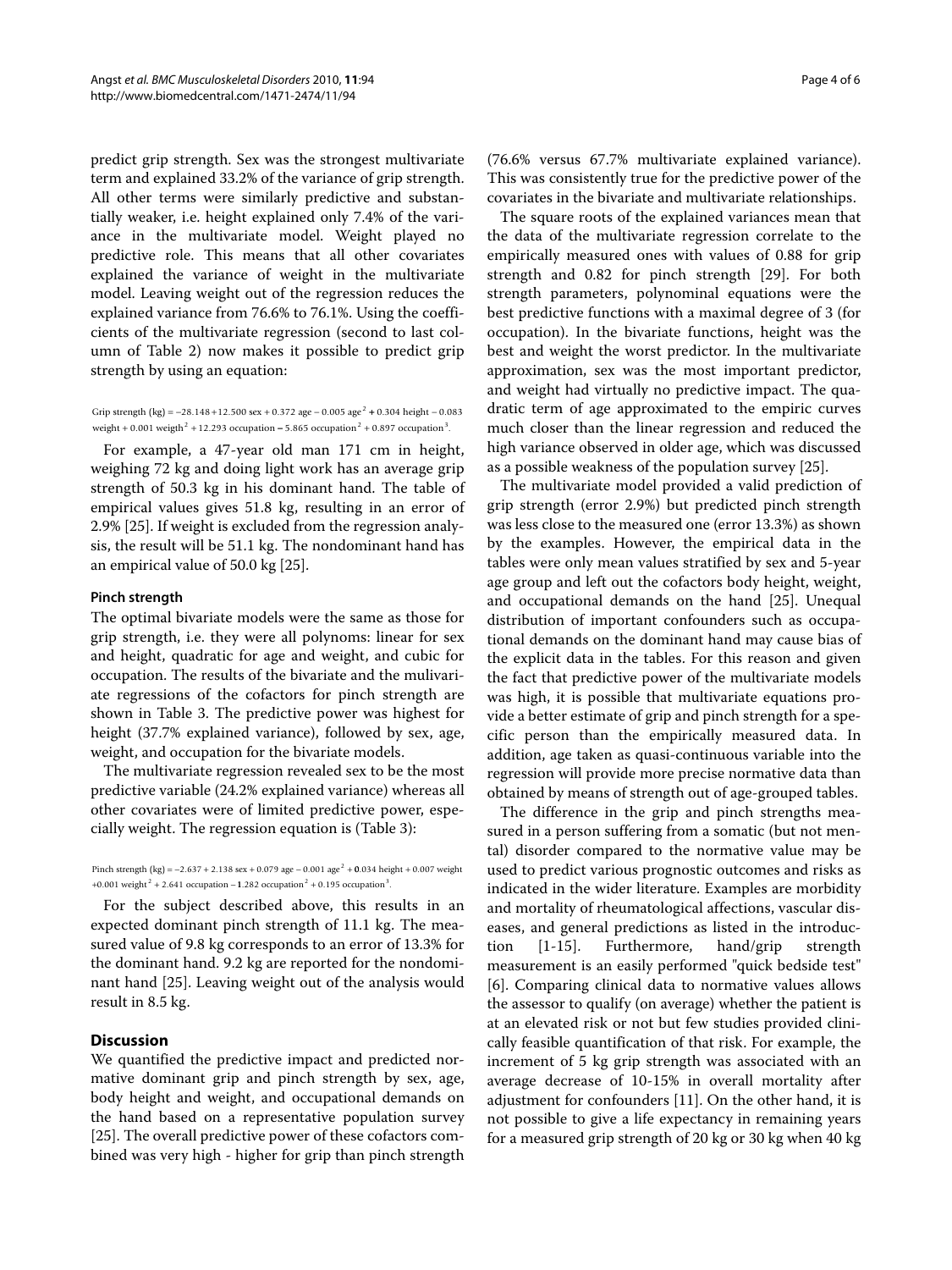| <b>Covariates</b>       | <b>Bivariate</b>    |                               | <b>Multivariate</b>    |                               |                           |                                      |
|-------------------------|---------------------|-------------------------------|------------------------|-------------------------------|---------------------------|--------------------------------------|
|                         | <b>Correlation4</b> | <b>Explained</b><br>variance5 | Partial<br>correlation | <b>Explained</b><br>variance6 | Regression<br>coefficient | <b>Coefficient's</b><br>significance |
| Constant                | ٠                   | ٠                             | $\blacksquare$         | $\overline{\phantom{a}}$      | $-2.637$                  | 0.066                                |
| Sex <sup>1</sup>        | 0.597               | 35.7%                         | 0.492                  | 24.2%                         | 2.138                     | < 0.001                              |
| Aqe <sup>1</sup>        | $-0.389$            | 25.1%                         | 0.187                  | 3.5%                          | 0.079                     | < 0.001                              |
| Aqe <sup>2</sup>        | $-0.441$            | $\overline{\phantom{a}}$      | $-0.237$               | 5.6%                          | $-0.001$                  | < 0.001                              |
| Height <sup>1</sup>     | 0.614               | 37.7%                         | 0.146                  | 2.1%                          | 0.034                     | < 0.001                              |
| Weight <sup>1</sup>     | 0.482               | 23.8%                         | 0.008                  | $< 0.1\%$                     | 0.007                     | 0.796                                |
| Weight <sup>2</sup>     | 0.470               | ٠                             | 0.024                  | 0.1%                          | 0.001                     | 0.456                                |
| Occupation <sup>1</sup> | 0.354               | 22.9%                         | 0.255                  | 6.5%                          | 2.641                     | < 0.001                              |
| Occupation <sup>2</sup> | 0.287               | $\overline{\phantom{a}}$      | $-0.230$               | 5.3%                          | $-1.282$                  | < 0.001                              |
| Occupation <sup>3</sup> | 0.265               | ۰                             | 0.203                  | 4.1%                          | 0.195                     | < 0.001                              |

# **Table 3: Bivariate relationship and multivariate regression data of normal pinch strength dominant (multivariate explained variance: 67.7%) (n = 978)**

<sup>1</sup> linear: coefficient times variable, <sup>2</sup> quadratic: coefficient times variable<sup>2, 3</sup> cubic: coefficient times variable<sup>3, 4</sup> Correlation between pinch strength and the covariates, e.g. pinch strength with age (linear relationship), <sup>5</sup> Explained variance of the optimal bivariate model (maximal explained variance) of pinch strength with the covariates, e.g. pinch strength =  $a_0 + a_1 a_0$ ge +  $a_2 a_0$ ge<sup>2</sup>. <sup>6</sup> Partial explained variance of the single regression terms within the optimal multivariate model (maximal explained variance).

is expected by the norm. This raises important issues for future research.

One of the strengths of the study is the large representative sample providing valid normative data for the German speaking part of Switzerland and which can be expected to be valid for other European countries and the USA. Predictive power has been proven in various countries and cultures [[1](#page-5-0)[-15](#page-5-13),[20](#page-5-18),[21](#page-5-19)]. The regression formula can easily be programmed and allows quick determination of the norm for a specific person. For example, grip strength in Excel: fill in sex ( $0 = f$ ,  $1 = m$ ) into field A1, age in years into A2, height in cm into A3, weigth in kg into A4, occupation (0 = beyond sedentary, 1 = sedentary, 2 = light,  $3 = \text{medium}, 4 = \text{heavy}, 5 = \text{very heavy}$  into A5, and program the formula of grip strength into A6: - 28.148+12.5\*A1+0.372\*A2-0.005\*A2\*A2+0.304\*A3-

0.083\*A4+0.001\*A4\*A4+12.293\*A5-

5.865\*A5\*A5+0.897\*A5\*A5\*A5. Get the result of grip strength in kg by "enter".

The limitations of the study are that the data may not be transferable to countries or populations with different socioeconomic conditions, especially to populations with high proportions of craftsmen. However, our grip strength data (see table [1](#page-2-1)) were comparable to those pooled by a meta-analysis of 12 studies of which 8 were conducted in the USA [[19\]](#page-5-17). The prevalence of high demands on the hand due to occupational activity was low in our study, especially, there were no subjects reporting very high demands. Realistically, the prediction

and regression data are only representative and valid for population-based normative values and not for disabled patients. The selection procedure of the volunteers was not really random. Furthermore, it was not possible to quantify health risks on the basis of the present data as discussed above. Finally, we did not further examine potentially predictive cofactors such as sporting or leisure activity level or comorbidities, e.g. smoking. However, there remained little space to explain additional variance since the regression models provided a good fit.

#### **Conclusions**

The five easy-to-measure cofactors sex, age, body height, categorized occupational demand on the hand, and body weight provide a highly accurate prediction of normative grip and pinch strength.

#### **Competing interests**

The authors declare that they have no competing interests.

#### **Authors' contributions**

All authors commented on the draft and the interpretation of the findings, helped to write and approved the final manuscript. FA was responsible for all parts of the work of the study, especially for the design, the analysis and the interpretation of the data, and wrote the original manuscript. SD and SW were responsible for the data acquisition and helped in the analysis of the data. DH helped in the interpretation of the data. BS and JG were responsible for the conception and the resources for the study.

#### **Acknowledgements**

We gratefully thank all volunteers for their participation in the study and Joy Buchanan for her English editing.